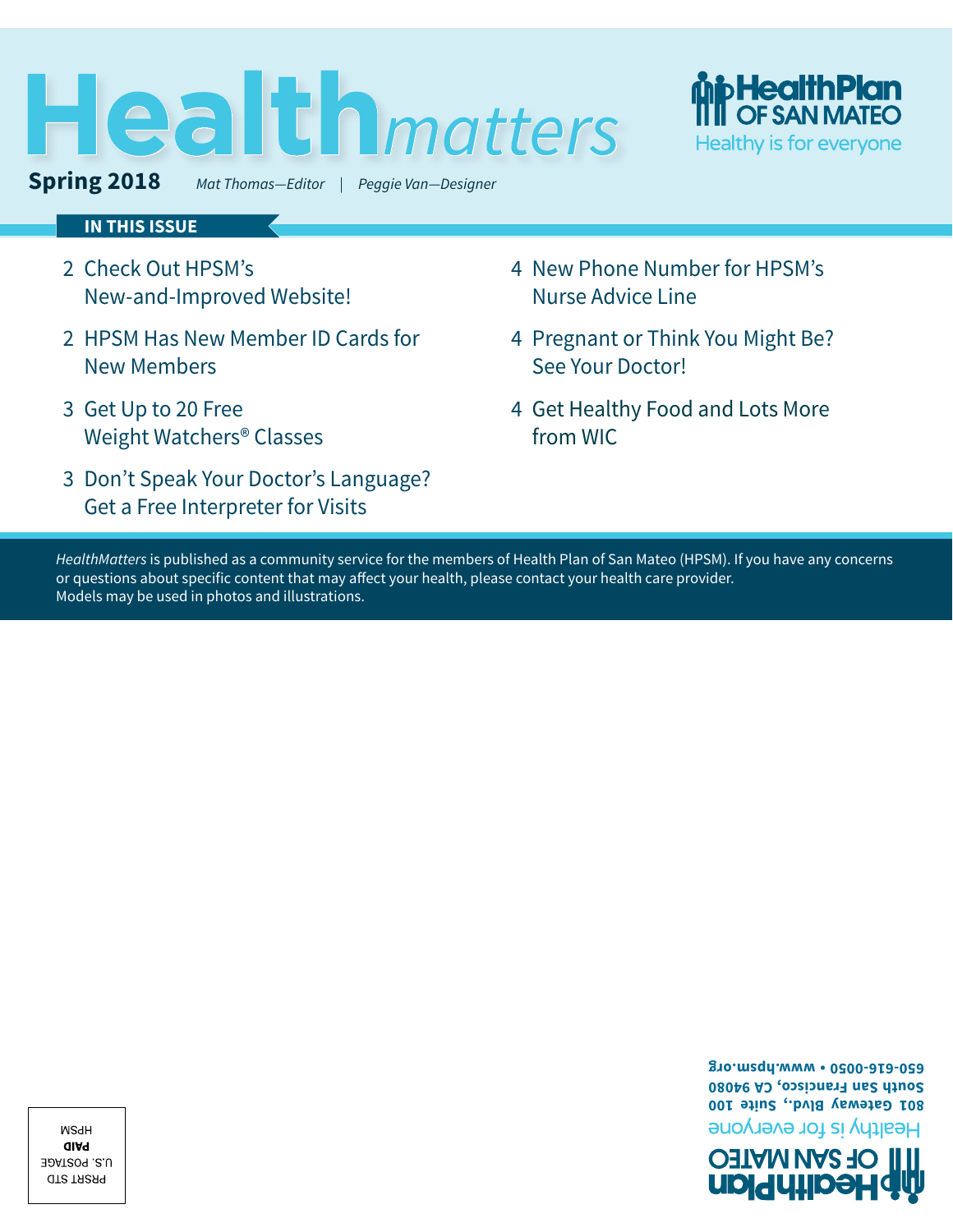## <span id="page-1-0"></span>**Check Out HPSM's New-and-Improved Website!**

HPSM proudly presents our brand-new redesigned website. It is now live online at www.hpsm.org. We made this website easy to use so you can find what you need fast.

This means you will spend less time searching the website and on the phone with HPSM. Our new website works great on any device, and lets you do lots of useful things online whenever you want.

#### **With just a few clicks, you can:**



## **HPSM Has New Member ID Cards for New Members**

HPSM has designed new member ID cards for all five lines of business. New members started receiving new ID cards in January 2018. If you have one of our old cards, please continue to use it.





**MITTH PIGHT**<br>SAN MATEO **Member Name Eective Date:** Health Plan (80840) **Pate of Birth PCP Phone:** CA CMC Coverage Start Date

**Mid-HealthPlan** 

Member ID

 $\frac{\text{icareR}}{\text{xx}}$ RxDI: **XXXXXXXX**

 $R_{x}$ 

**Dental Services (Denti-Cal):** RxBin **012353** RxPCN **06850000**

Health Plan of San Mateo is a managed care plan that contracts with both Medicare and Medicaid. **CareAdvantage<br>Cal MediConnect Plan** 

CareAdvantage<br>Cal MediConnect Plan

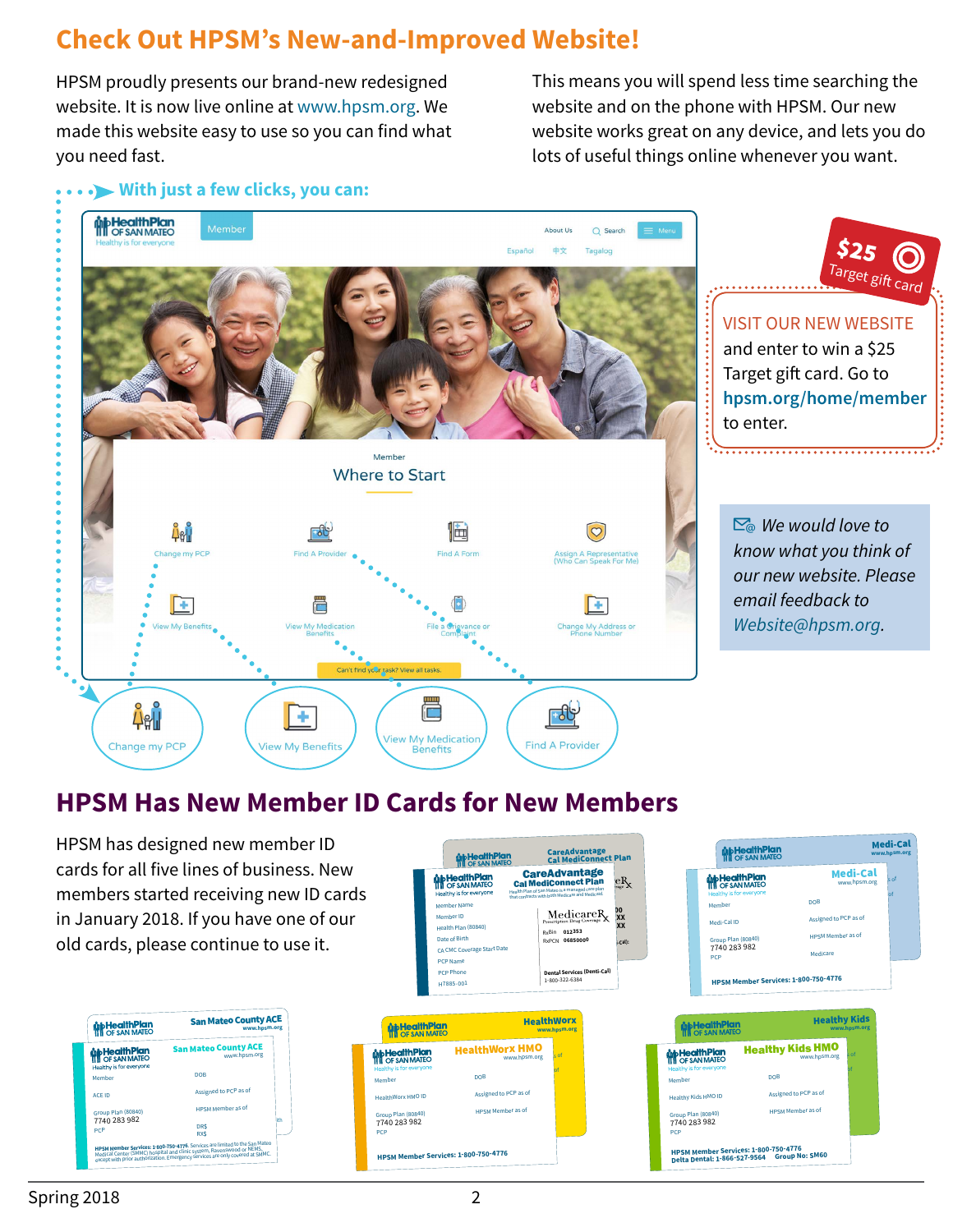# <span id="page-2-0"></span>**Get Up to** *20 Free Weight Watchers***® Classes**

**Are you a member of HPSM's Medi-Cal program?** If so, you can get up to *20 free Weight Watchers® meetings*. These helpful and fun weekly group meetings help you lose weight with:

- Coaches who've succeeded with the Weight Watchers® system
- Meeting topics that inspire you to reach your goals
- Private weekly weigh-ins that track your progress

Weight Watchers® does not require you to buy any special foods. You can eat real meals and snacks and still lose weight. Studies\* show that Weight Watchers® helps people lose unwanted pounds and keep a healthy weight.

To join, you must:

- Be in HPSM's Medi-Cal program
- Be at least 18 years old
- Have a body mass index (BMI) >30—your PCP can measure your BMI
- Commit to weekly meetings and diet and exercise changes

*To sign up, call the Health Education Line at 650-616-2165.* 

#### **New Incentives**



- \$50 Target Gift Card if you lose 10% of your overall body weight within 12 months of starting Weight Watchers.
- Another \$50 Target Gift Card if you keep the lost weight off for four months after reaching the first goal.
- You must get your weight checked at your PCP's office. Ask them for a copy of your medical record with your weight on it. Send that copy to HPSM to get your gift cards.

## **Don't Speak Your Doctor's Language? Get a Free Interpreter for Visits**

If your doctor does not speak your language, HPSM can help. We have free interpretation services so you can talk to each other. You can get phone interpreters for all routine visits. All you need to do is ask your doctor to call one. In special cases, an interpreter can go to the visit with you.

#### **To ask for an in-person interpreter:**

- Medi-Cal, Healthy Kids and HealthWorx members: call **1-800-750-4776**
- CareAdvantage members: call **1-866-880-0606**

#### **Use an interpreter instead of family or friends**

It's much better to have an interpreter translate for you because they are:

- Experts at translating one language into another
- Trained to understand complex health information
- Legally barred from telling others what you say

#### **Are You Hearing-Impaired?**

You can get an American Sign Language (ASL) interpreter. They will go with you to your doctor's visit at no cost. Just call **1-800-735-2929** at least five days before your doctor's visit.

All of our materials are written in English, Spanish, Chinese and Tagalog.